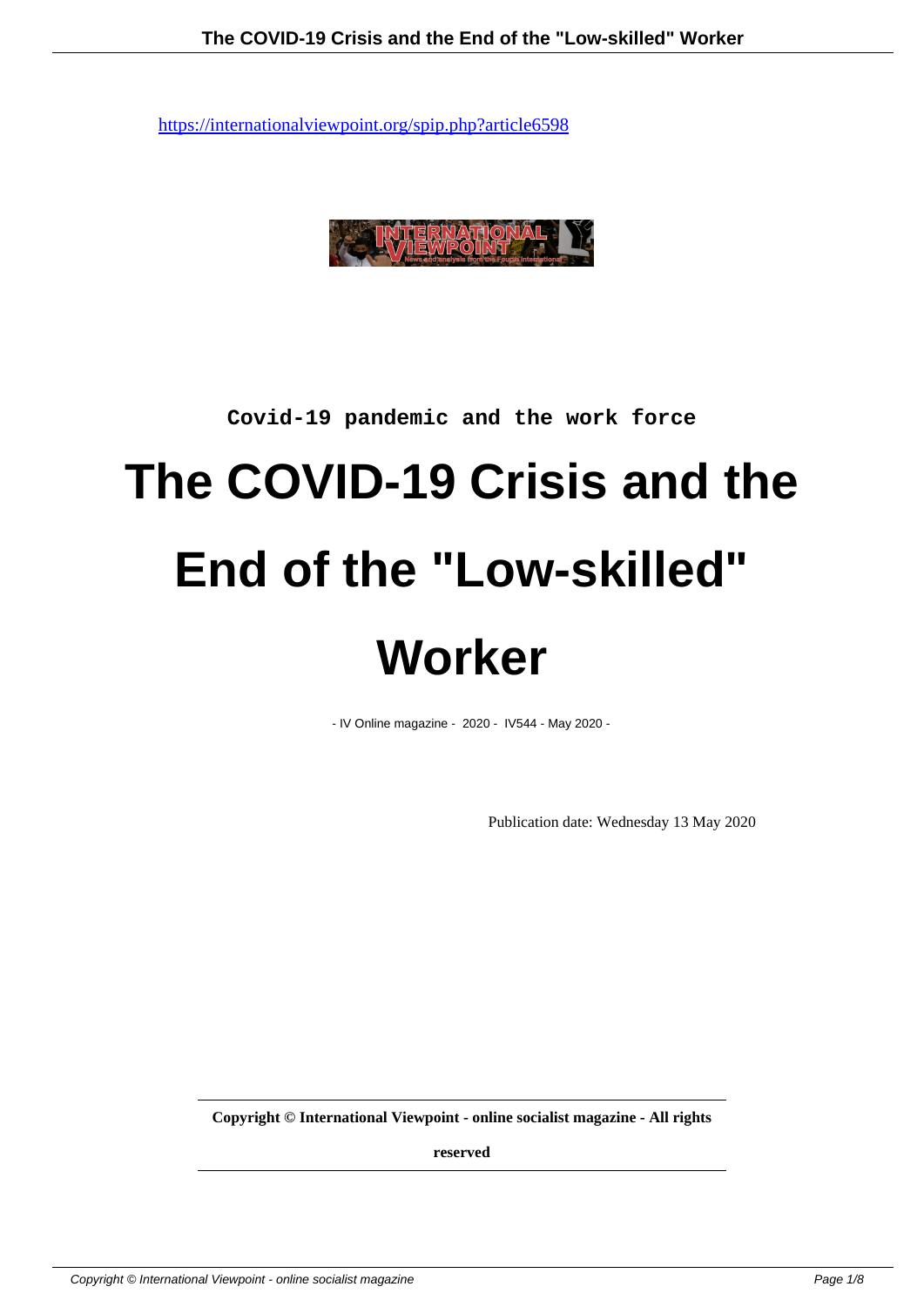**The COVID-19 crisis is causing working class people lots of pain and suffering. Beyond the deaths of loved ones,** unemployment and income insecurity are creating an uncertain future. But the crisis is also leading to some quite contradictory (and potentially interesting) outcomes in the world of work. Right in front of our eyes, the COVID-19 crisis is dissolving the foundations upon which the traditional division of labor between intellectual and manual labor was based. In particular, this crisis i[s interrogating th](https://www.theguardian.com/business/2020/apr/30/us-unemployment-americans-jobless-coronavirus-pandemic)e legitimacy of that skills-hierarchy that places at the bottom all those skills and jobs that are necessary for the reproduction of life and society. Suddenly, workers in the food chain, from agricultural laborers, to workers in food factories, to warehouse and logistics workers, supermarket employees, waste collectors, and cleaners, as well as healthcare and care workers, are called "key" or "essential" workers, or are given other specific legal entitlements that are reminiscen[t of wartime econom](https://www.theguardian.com/global-development/2020/may/01/no-food-water-masks-or-gloves-migrant-farm-workers-in-spain-at-crisis-point)ies and would have been unima[ginable earli](https://www.washingtonpost.com/outlook/2020/04/25/warehouse-workers-are-essential-its-time-we-treated-them-that-way/)er [this year.](https://www.washingtonpost.com/outlook/2020/04/25/warehouse-workers-are-essential-its-time-we-treated-them-that-way/)

At first sight, this might not seem that radical. But it is. After all, the distinction between low-skilled and high-skilled jobs has allowed capital to legitimize wage inequalities, to stigmatize and devalue social reproduction, and to mobilize international migratory movements from poor countries to richer ones. Thus, the current crisis, and the dissolution of the traditional division (and hierarchy) of labor it has (momentarily) brought about, are forcing us to interrogate the underpinnings of so-called low-skilled work, to see clearer than ever the racialized and gendered [nature of much so-called "unskilled" labor, a](http://burawoy.berkeley.edu/Southern%20Africa/Migrant%20Labor.pdf)nd to put onto center stage the role of 'life-making activities' in the class struggles to come.

# **The Labor Market Isn't Working.**

To understand the current paradigmatic shift, it is necessary to acknowledge how the figure of the "low-skilled worker" has been socially constructed. The OECD defines low-skilled workers on the basis of their educational attainment rather than in relation to the job they perform. Organizations such as the OECD, the European Union's Eurostat, or the Office for National Statistics (ONS) in Britain, use these definitions to calculate the so-called "skills" mismatches," which they consider as market inefficiencies. For an individual worker, these inefficiencies mean that they work in a job below their skills-level and thus r[eceive l](https://www.oecd-ilibrary.org/docserver/14dfd584-en.pdf?expires=1588435459&id=id&accname=guest&checksum=BD880E5DA6CDF98F12A8679E1A338F7A)ower wages. For capital, these types of skills-mismatches can result in labor shortages (if skilled workers refuse to accept lower-skilled jobs), which can place pressure on labor costs and increase workers' bargaining power. According to the OECD, 80 million workers in Europe are mis[match](https://www.eesc.europa.eu/en/our-work/publications-other-work/publications/skills-mismatches-impediment-competitiveness-eu-businesses)ed [by qualificati](https://www.eesc.europa.eu/en/our-work/publications-other-work/publications/skills-mismatches-impediment-competitiveness-eu-businesses)ons a sign that our labor markets are completely dysfunctional.

The British ONS calculates workers' skills-levels in terms of ho[w long it](https://www.compas.ox.ac.uk/2016/free-movement-of-overqualified-migrant-workers/) takes someone to acquire the necessary skills to perform a certain job. This explicitly creates a hierarchy of skills, which inflates Science, Technology, Engineering and Math (STEM) skills and directly devalues non-STEM, or other invisible, heterogenous, and non-quantifiable skills such as interpersonal and relational skills, as well as competences acquired through work experience. This [situation a](https://onsdigital.github.io/dp-classification-tools/standard-occupational-classification/ONS_SOC_hierarchy_view.html)lso helps explain why those economic sectors that employ mostly female workers who tend to have non-STEM skills in higher percentages as compared to men remain undervalued and underpaid compared to traditional male occupations, even if the degree of qualification is comparable.

 "Right in front of our eyes, the COVID-19 crisis is dissolving the foundations upon which the traditional division of labor between intellectual and manual labor was based."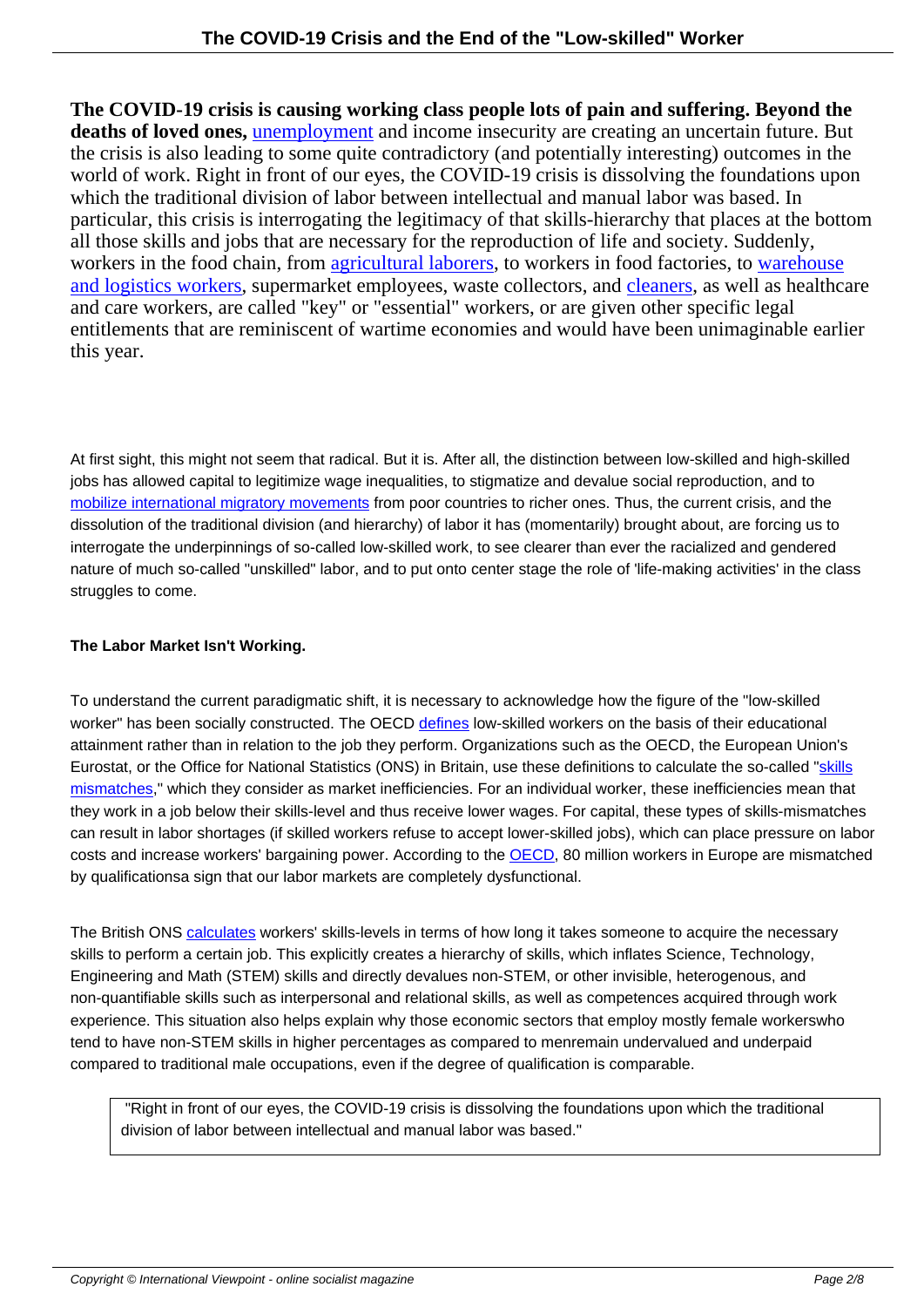Marxists have long regarded the construction of "skills" as driving the division between manual and non-manual workers, and thus, as the root cause of social inequalities and workers' alienation. In Capital Volume I Marx argued that capitalism's tendency towards mechanization would lead to the increasing deskilling of workers, an idea later embraced by Henry Braverman in the 1970s in his pioneering work on monopoly capitalism. For Braverman, technological advancement in capitalist societies created the conditions in which "the more science is incorporated into the labor process, the less the worker understands of the process; the more sop[histicated an intel](https://www.marxists.org/archive/marx/works/1867-c1/ch15.htm#S1)lectual product the machine becomes, the less control and comprehension of the machine the worker has" (295[\).](https://www.jstor.org/stable/j.ctt9qfrkf)

Braverman was referring to a Fordist world in which the majority of workers in the Global North were employed in manufacturing and industrial production. With the growing relocation of many factories to the Global South and the expansion of tertiary economies (see Figure 4) in the Global North from the late 1970s onward, some of his hypotheses required correction as tumultuous economic development have led to the re-organization of global labor.

Instead of a linear process of "de[skilling" of the](https://www.ons.gov.uk/economy/economicoutputandproductivity/output/articles/changesintheeconomysincethe1970s/2019-09-02) workforce through constant automation, what we have witnessed since the 1970s instead is a rather heterogenous process of patch-worked mechanization within the same sector, and an increasing polarization and segmentation of skills, occupations, and economic branches between high-skill and low-skill. What is interesting here is that it is particularly the sectors with low levels of mechanization that have resorted to a workforce defined as "low-skilled" unlike the situation predicted by Braverman. As we will discuss in more length shortl[y, the lack of mechanization in these se](https://advances.sciencemag.org/content/4/7/eaao6030)ctors has been even used as a justification to either prevent workers' upskilling, or to treat such low-automated sectors as too labor intensive and too low in productivity to be entitled high wages.

Furthermore, such a situation of polarization and segmentation of skills, occupations, [and sectors has enge](https://www.ft.com/content/0580bc3e-cb1a-11e8-9fe5-24ad351828ab)ndered a growing racialized and gendered dynamic. A large portion of those employed in the bottom sectors of the segmented labor market and paid low wages have been migrants, ethnic minority workers and/or female workers.

On the one hand, the labor markets of the Global North in the last forty or so years have undergone what has been commonly described as a process of feminization. Such a process under the aegis of neoliberalism has not only implied that women have entered the labor market en masse, but also as Guy Standing showed in the late 1990s that the low wages and bad working conditions that have been historically reserved for feminized subjects have now been extended to an ever larger proportion of the working class through various forms of precarious and low-pay contracts.

On the other hand, many low-pay and precarious jobs have been occupied by migrant and ethnic minority laborers. From the 1973 Oil Crisis onward, we have witnessed what Alessandro De Giorgi calls the simultaneous process of de- and re-bordering richer nations. This means that while the so-called stoppage policies of the mid 1970s in Northern Europe and the USA were meant to send non-nationals the message that they were no longer welcome at least rhetorically those same borders were selectively left [open to allow enough m](https://journals.sagepub.com/doi/10.1177/1462474509357378)igrants to meet the growing demand for cheap labor.

As a result, an increasing number of occup[ations in the lower e](https://www.plutobooks.com/9780745327785/escape-routes/)chelons of the labor market have been increasingly reserved for racialized and disposable populations, as so-called native born workers are no longer willing to engage in the famous DDD (Dirty, Dangerous and Demanding) and CCC (Caring, Cooking and Cleaning) jobs that tend to pay abysmally low wages. The processes of de-bordering and re-bordering that have been put in place by the richer countries in the last forty years were thus meant for nothing but to control, select, and govern labor mobility. Whether the European Union's "freedom of movement," the points-based [immigration systems in countries like Australia or](https://journals.sagepub.com/doi/10.1177/0969776409104692) Canada (and soon UK), or the de facto toleration of nearly 12 million undocumented migrants in the USA, these policies lock migrants into a subordinate position, render them without political rights, and make them instantly disposable or deportable. This type of flexible and instrumental process of de- and re-bordering parallels the increased flexibilization of the labor market, which capital deems necessary to accumulate profits in times of sluggish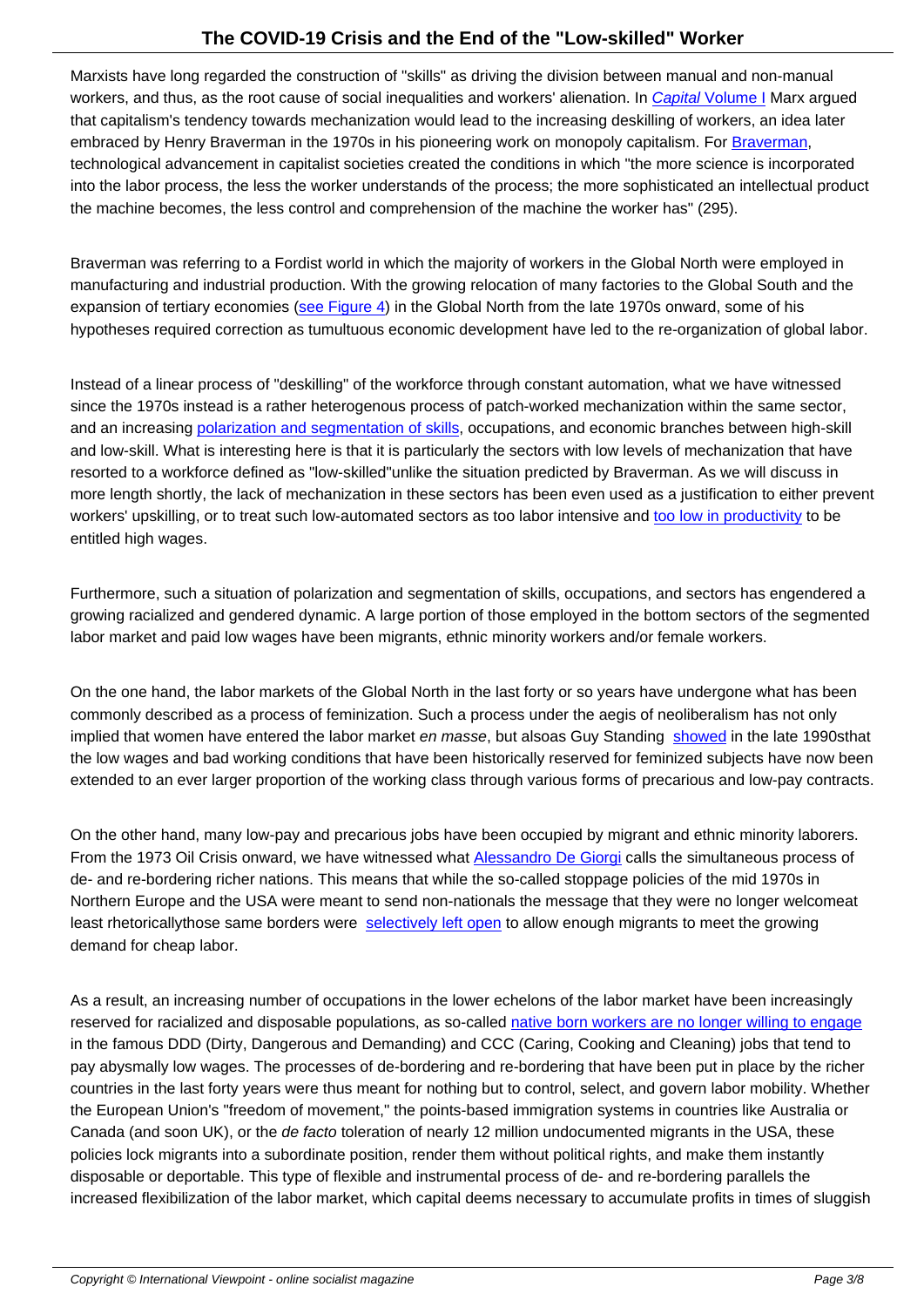growth and low profitability.

 "Particularly the sectors with low levels of mechanization have resorted to a workforce defined as "low-skilled" unlike the situation predicted by Braverman."

#### **Mechanization, Skills Hierarchies, and Life-making Jobs.**

Some of the jobs at the bottom of the segmented racialized and feminized labor markets we described above include those in the agricultural and care sectors. Jobs in these sectors are among the lowest paid and lowest regarded in our societies. And yet following on Tithi Bhattacharya's definition they should be better described as "life-making jobs, or activities," for without them, the reproduction of life, simply stated, is not possible. It is not surprising then, that in the midst of a pandemic, these jobs are now being categorized as "key," or "essential," thereby turning the skills hierarchy on its head and ultimately making apparent the much more relevant hierarchy between tho[se activities that](https://www.plutobooks.com/blog/deepening-our-understanding-of-social-reproduction-theory/) [are truly life](https://www.plutobooks.com/blog/deepening-our-understanding-of-social-reproduction-theory/)-making, and those that instead exist solely to enable profit-making.

International institutions such as the OECD, World Bank, and IMF argue that workers in agriculture, care work and other "life-making"-sectors cannot be granted higher wages because productivity gains are difficult to achieve. Meanwhile, "**bullshit jobs**" to borrow David Graeber's apt definition such as project, training and sales managers, private equity CEOs, lobbyists, telemarketers, and actuaries lie on the other end of the polarization and have seen salary increases beyond belief, contributing to rising income inequality. And this is not because they are jobs that require high [skills, but on](https://www.strike.coop/bullshit-jobs/)ly because capitalists deem them useful to help achieve the supreme goal of profit-making.

[The on-going cris](https://www.eurofound.europa.eu/publications/article/2005/gap-between-blue-collar-and-white-collar-pay-increases)is thus has made at least crystal clear that humanity will probably do just fine without the bullshit jobs. But it is also making increasingly clear that the reason why life-making workers such as nurses, [carers,](https://www.haymarketbooks.org/books/1200-persistent-inequalities) agricultural workers and so forth receive low wages is not because they are low-skilled. Instead it is because our capitalist-driven economies find that profits are higher when the majority of life-making professions are devalued to second-rate ranking and remain reliant upon feminized, racialized and other categories of "more disposable" workers, as these workers have less bargaining power and are thus forced to accept low-wages. Furthermore, capitalists understand all too well that some life-making sectors serve profit-making better if they remain, at least in part, non-mechanized. In this latter respect, we should reassess Braverman and, partly Marx's, prediction that the capitalists' growing investment in mechanization will bring about the deskilling of workers.

Certain sectors of agriculture, for example, has maintained very low levels of mechanization not to upskill but rather to deskill workers. While various forms of agricultural mechanization have focused mostly on land cultivation technology or are employed in monoculture crops, in Europe in particular, some sectors have remained in large part reliant upon migrant day laborers whose hands and arms are still the only reliable "tools" to pick fruit and vegetables, as this video shows. These agricultural workers are a prime example of skills mismatch, as they often hold degrees or vocational training from their home countries, which are not recognized in the European Union. The availability of migrant workers is the main reason why these jobs in the richer parts of Europe have remained largely un-mechani[zed. Employing worke](https://www.politico.eu/article/italy-seasonal-migrant-farm-workers-coronavirus-covid-19/)rs from poorer countries is in fact cheaper than buying costly machinery, insofar as init[ial investm](https://twitter.com/UFWupdates/status/1038809098450436096)ent is high and needs to be managed and maintained by highly skilled engineers and technical staff.

Migrants working in these agricultural sectors are often undocumented or else recruited as seasonal workers with visas allowing them to remain within a country only during harvest. It is precisely this situation of illegality and/or extreme precariousness of this workforce that allows bosses to depress wages and keep laborers politically disenfranchised and in a constant state of fear. Moreover, employers cash in considerably by providing migrant workers with food and lodging, and thus paying them abysmally low wages (even though the housing they provide are mostly made of barracks below ILO standards). Such shoddy practices targeting migrants even extend to nurses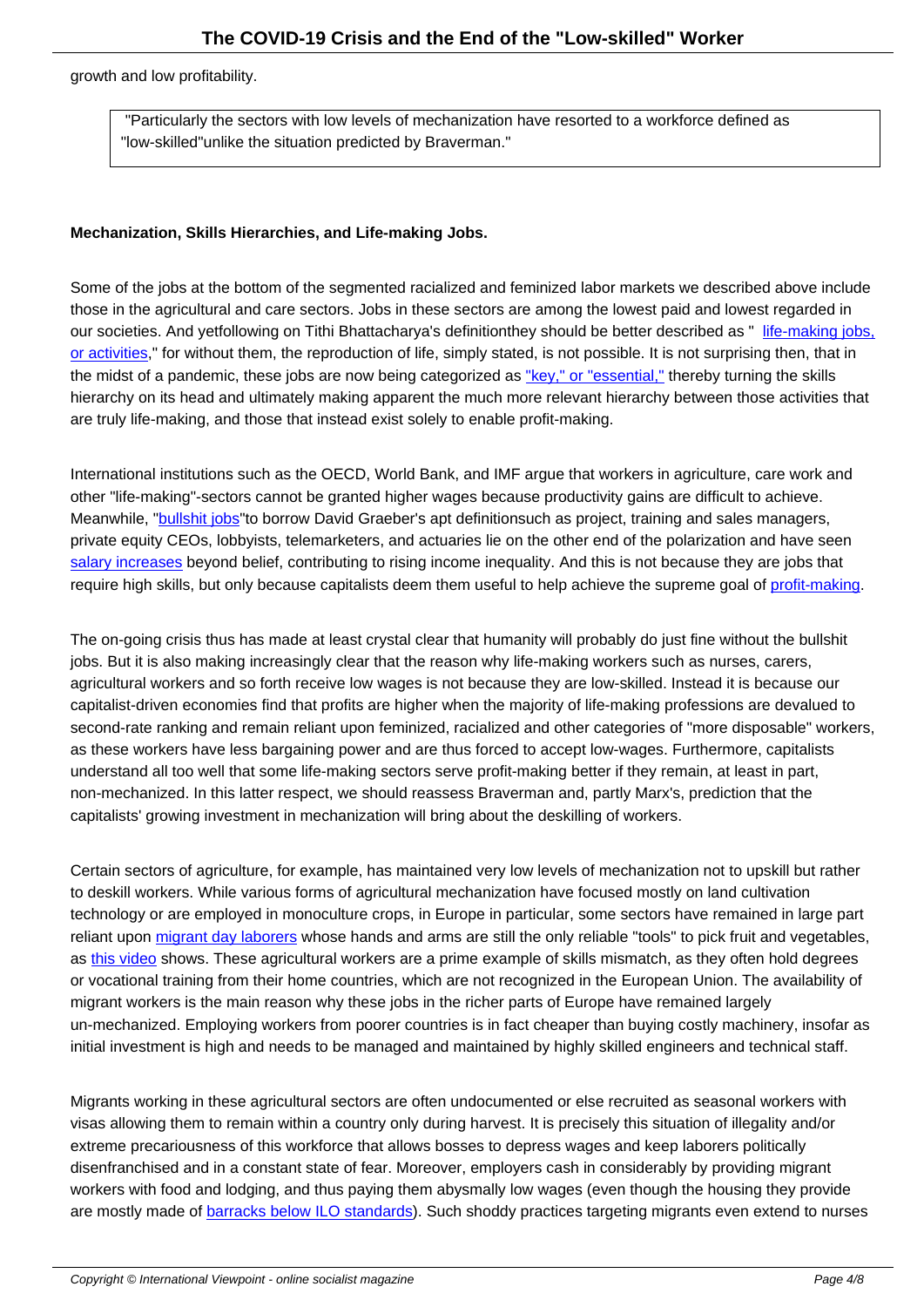who are keeping the British NHS alive. Here, migrant nurses have had to pay an immigration pay surcharge of £400 to obtain a visa. As discussed above, the combination of the skills hierarchy and migration regimes has allowed agribusiness to save on labor costs and rake in massive profits. Life-making activities such as agriculture thus, are belittled and remain unrecognized in times of relative capitalist stability. Yet, it is in times of crisis such as the one we are living t[hat th](https://www.aljazeera.com/indepth/opinion/uk-tax-foreign-nurses-scrapped-200325074532641.htm)eir essential role is revealed for what it is.

Another life-making activity which has moved center stage in recent weeks is care work. Whether healthcare, elderly care, or childcare, care work is a sector that is nearly impossible to automate. Attempts at automating some parts of care using 'nursebots' in care homes, for instance, have mostly failed. Care workers cannot be replaced by machines precisely because care tasks require inter-personal and relational skills. Thus, one of capital's strategies to reduce the labor costs in the care sector has been that of recruiting (again) migrant workers from various parts of the Global South or comparatively poorer areas. And like the agricultural sector, the care sector too is one in which most job profiles from nurses, to elderly carers, to day-care teachers are considered low-skill, even though many of the (predominantly female) migrant workers in the sector tend to have high degrees. This results in workers being under-paid and employers being able to save on labor costs.

In recent years, employers have opted for different strategies to devalue and under-pay care work. In particular, they have attempted to standardize and segment the care work process, which is facilitated by the growing corporatization of large sections of childcare and elderly care in many EU countries. This becomes very clear in Ken Loach's latest film, "Sorry we missed you," in which the care worker is subject to the same forms of management and control of the labor process as her husband who works as a delivery driver. While a delivery route had to be completed in a set amount of time, the care worker depicted in the movie also had ten minutes to feed her cli[ent and ten minutes to](https://academic.oup.com/sp/article-abstract/24/2/109/3884456?redirectedFrom=fulltext) shower them before rushing to the next client. This has been increasingly made possible by the fact that for-profit comp[anies are investing in](https://www.vox.com/2020/4/29/21241161/sorry-we-missed-you-review-amazon-gig-economy) care, taking advantage both of the growing demand for elderly care brought about by the aging of the population and by the state's subsidy of private care services.

All in all, the reason why agricultural work and care are mostly (and increasingly) low pay is not because of their skills requirements, but exclusively because these are life-making sectors that capitalists deem too low in productivity and too labor intensive. As Social Reproduction Theory well explains, capitalist production needs social reproduction (or what we are here calling life-making) in order to thrive, but capitalists want to pay as little as possible for it, if at all. That is why many life-making workers such as waste collectors, healthcare or utilities workers are either incorporated into state services (which provide increasingly less jobs security and pay given the dominance of New Public Management), or else [employed through private org](https://www.plutobooks.com/9780745399881/social-reproduction-theory/)anizations which compete with each other by reducing labor costs.

The case of elderly care is paradigmatic as stories such as **Southern Cross** or, more recently, Four Seasons increasingly show. We should thus be wary of the skills-lexicon we have inherited according to which many life-making jobs are low-skill. On the contrary, we should challenge the skills paradigm and hierarchies that continue to determine huge social inequalities, fight for the recognition of the equal dignity and importance of jobs and professions (particularly those capitalism disregards and re[nders undesirab](https://www.theguardian.com/business/2011/jun/01/rise-and-fall-of-southern-cross)le), but above all, f[ight for their](https://www.theguardian.com/society/2019/apr/30/four-seasons-care-home-operator-on-brink-of-administration) reorganization and higher remuneration.

 "We should challenge the skills paradigm and hierarchies that continue to determine huge social inequalities, and fight for the recognition of the equal dignity and importance of jobs and professions, particularly those capitalism disregards and renders undesirable."

# **The Trap of the Essential/Non-essential Worker Binary.**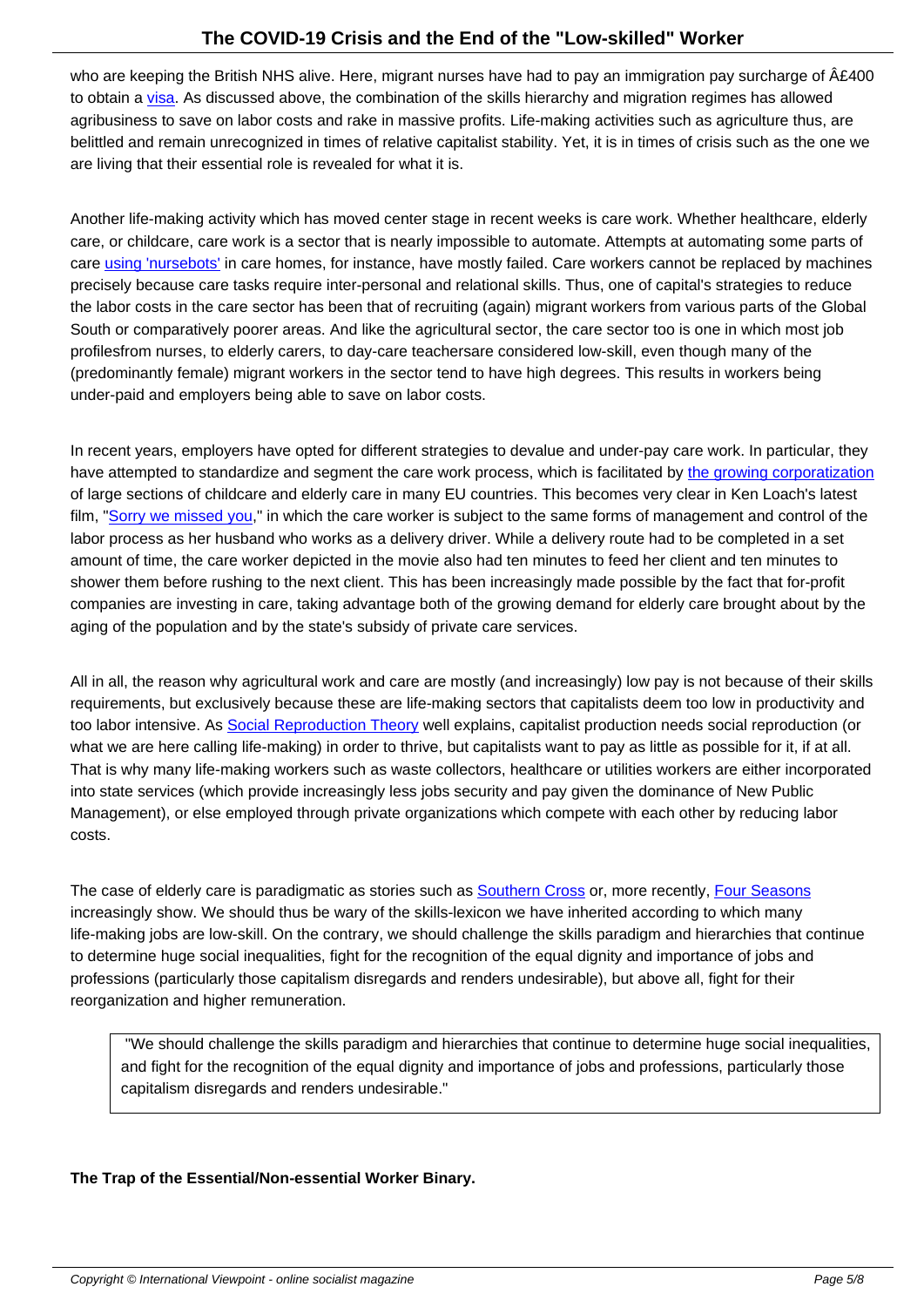As we discussed above, the neoliberal restructuring of the labor market over the past forty years has degraded most life-making work through processes of skills and wage segmentation rather than linear deskilling. The distinction between low and high skills has been presented as one based on educational levels, with a narrow understanding of education as one that does not include vocational training or other inter-personal skills. At a fundamental level, it is based on the distinction between manual and intellectual labor. Consequently, the skills hierarchy has served to present wages as meritocratic rewards for those who achieve high levels of tertiary education, in particular in STEM subjects. On the other hand, university education in the social sciences or humanities has been refitted to teach transferable skills with the goal of creating employable graduates for whom the old trade union slogan of "lifelong learning" has become the nightmare of perpetual self-optimization through skills acquisition.

There was an understandable reason why the trade union movement of the 20th century in Europe and North America demanded life-long learning and upskilling for the workforce. This was to create a sector-wide internal labor market, which would strengthen the bargaining position of the union and the workers who had worked within the same company or sector for a long time. Eventually upskilling would also lead to productivity gains, which would translate into higher wages and improved terms and conditions for workers. The trade union movement was successful in establi[shing this for a sm](https://www.etui.org/Publications2/Guides/The-EU-Lifelong-Learning-programme-a-handbook-for-trade-unions-4th-edition)all section of mostly highly trained male workers in industry and manufacturing. With the breakdown of the post-WWII consensus, the onset of neoliberal economic and labor policies, and a shift towards a service-based employment, this model of economic and social integration through lifelong learning and upskilling of the workforce vanished.

Yet, the mostly migrant and female workers who are employed in life-making sectors, and have been categorized as "essential" during the COVID-19 crisis, were never part of this economic set-up of Keynesian capitalism. Then and now, if they receive any training at all, it is nothing more than a glorified onboarding, or company-run training scheme, to enable them to do their job. Most of these training schemes are non-certified, meaning that workers who have completed hours of training do not have these recognized when they move to other companies within or outside the sector. The European Union's Joint Employment Report 2020 evidences that only four percent of low-skilled workers are currently enrolled in any educational program for adults across the EU. This is one of the ways capital is empowered over labor, as workers are less mobile and less confident to try to switch jobs and thus achieve higher wages.

The current crisis has thus revealed the contradictory nature of so-called low-skilled and life-making work. Capitalism continuously seeks to devalue this type of work. However, as an economic and social system, capitalism depends on life-making both as a source of profit (as in the case of agribusiness) and as a source of nourishment and health for its workers (as in the case of food production/distribution and in that of care work), as the current crisis has made crystal clear. In Britain, big business champion, Prime Minister Boris Johnson, repeatedly thanked cleaners and carers for their service and now calls them "key workers." In Norway, the Crown Prince sat down for a Zoom conference with a group of cleaners, acknowledging their "critical function" in society. In Germany, the government has lifted the ban on seasonal migrants and has been flying in thousands of agricultural workers from Romania and Bulgaria. The human cost of this has been very high as one of these workers has died of COVID-19. But for the first time, there has actually been a debate on how this work is organized, ho[w necessary it is to the G](https://royalcentral.co.uk/europe/norway/crown-prince-haakon-continues-to-stay-busy-while-hosting-video-conference-with-three-cleaning-workers-139967/)erman economy and livelihood, and how reliant it is upon migrants.

The sudden glorification of life-making, low-pay, and (seemingly) low-skilled jobs has led to their public visibility and the beginning of a political discussion about the fairness of these workers' wages. Furthermore, such a situation is putting the ONS skills classification, which deems many essential workers' skills as "elementary," onto the backburner. It is a definition that belittles these skills as "simple" and thus provides grounds for their low wages. These are important developments, whose potential for the class struggle to come we will discuss in the following section. However, we should be very wary of the traps hidden behind the sudden appreciation of life-making jobs as "essential."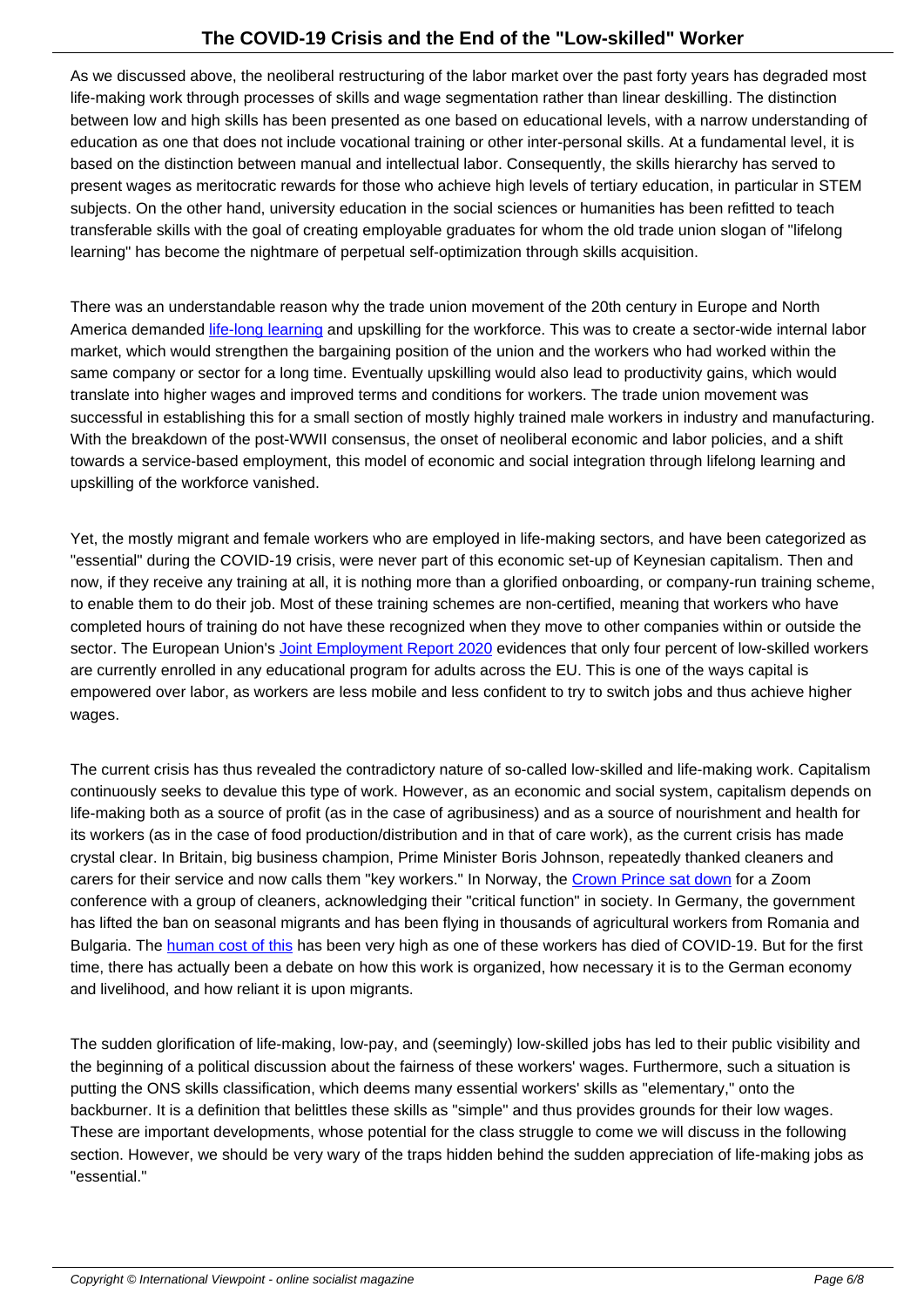To begin with, the now common distinction between "essential" and "non-essential" jobs risks reinforcing capitalist prejudice and tactics rather than challenging them. Jobs deemed as "non-essential" are often those that belong to the art, creative, and cultural industries, which have experienced severe cuts over many years, as they are deemed non-profitable. Jobs that are based in sectors that are experiencing a lowering, or lack of demand in the present or foreseeable future (e.g., restaurants, hotels and hospitality industry, airports and air-companies, college lecturers etc.), have also been labelled as "non-essential." This is leading to widespread redundancies or "short-time work" contracts.

Furthermore, reports begin to suggest that professionals are facing increased workloads because of the move to home-work online. As the EY's latest study suggests, the current pandemic is being used to automate numerous industries while new information systems technologies and internal HR systems have increased workplace surveillance. Swathes of white-collar professionals are now being digitally monitored in the same way as a Deliveroo driver. Some [groups](https://www.bbc.com/worklife/article/20200330-covid-19-how-to-learn-a-new-skill-in-coronavirus-quarantine) of so-called white-collars are thus now experiencing the precariousness, insecure pay, and feeling of worthlessness t[hat so many "esse](https://www.theguardian.com/world/2020/mar/30/bosses-speed-up-automation-as-virus-keeps-workers-home?CMP=share_btn_tw)ntial workers" have experienced on a day-to-day basis for a long time. The binary "essential/non-essential" can thus be a dangerous terrain for workers' rights as it can [provide th](https://www.washingtonpost.com/technology/2020/04/30/work-from-home-surveillance/)e "moral" [justification f](https://www.washingtonpost.com/technology/2020/04/30/work-from-home-surveillance/)or new skills-hierarchies and mass unemployment as some kind of deserved outcome.

The public praise for life-making jobs as "essential so far has not been followed by a commitment to improve their wage situation and working conditions. In the UK, migrant nurses, who already have a low salary and are now commended as key workers, have to pay an immigration pay surcharge of  $A\&400$  to obtain a visa. ILO and Eurofund research found that the COVID-19 crisis in Europe is affecting female health-workers disproportionately, as they are working longer hours and have to care for children and older people at home. And the same could be said for workers in general, and female workers in particular, in other now "key sectors," who cannot move to home-working but still face the brunt of a demanding, lo[w-pay job and possibly a family](https://www.aljazeera.com/indepth/opinion/uk-tax-foreign-nurses-scrapped-200325074532641.html) to look after at home. Th[us, w](https://www.ilo.org/global/about-the-ilo/newsroom/news/WCMS_741060/lang--en/index.htm?shared_from=shr-tls)hile [increased](https://www.eurofound.europa.eu/publications/blog/covid-19-intensifies-emotional-demands-on-healthcare-workers?&utm_campaign=covid-19&utm_content=ef20054&utm_source=twitter&utm_medium=social-network) recognition of these life-making jobs has been a feature of this unfolding crisis, an improvement of essential workers' wages and working conditions has not followed, nor is under discussion at governmental level.

 "The public praise for life-making jobs as "essential" so far has not been followed by a commitment to improve their wage situation and working conditions."

# **The Class Struggle To Come.**

It is hard to predict the future and ultimately to know whether these jobs will maintain the status they have so far acquired once the pandemic has ended, and if applause will be followed by actual wage increase. But if the crisis created by the pandemic has made one thing clear it is that many life-making workers might no longer accept hazardous conditions for the same low-pay. In California, care workers at a hard-hit nursing home stayed away from their job. In the cleaning sector, employers have faced staff shortages and unusually high absentee rates. Workers have started to fear the virus more than their employers. Most of these protests have been about workplace safety and lack of PPE. Staten Island Amazon warehouse worker Chris Smalls organized a walk-out at his workplace over the lack of sufficient personal protective equipment. Not o[nly did Amazo](https://edition.cnn.com/2020/04/08/us/california-nursing-home-evacuated/index.html)n workers win a paid leave policy on March 23, but they also obtained the PPE they were demanding.

In recent weeks, manufacturing, logistics and supermarket workers have all enga[ged i](https://www.rollingstone.com/politics/politics-news/coronavirus-amazon-worker-treatment-jay-carney-977742/)n spontaneous strike actions over health and safety issues at their workplaces. The strikes have raised eyebrows in many corners of the mainstream press with New York Magazine even featuring a story titled, "The Coronavirus is radicalizing workers." Many of these spontaneous strikes are indeed turning into stable u[nion organization; the union, Unite, in the UK, fo](https://www.viewpointmag.com/2020/04/09/governance-and-social-conflict-in-a-time-of-pandemic/)r instance, [reports that more than 16,000 workers j](https://www.viewpointmag.com/2020/04/09/governance-and-social-conflict-in-a-time-of-pandemic/)oined the union since the beginning of the lockdown.